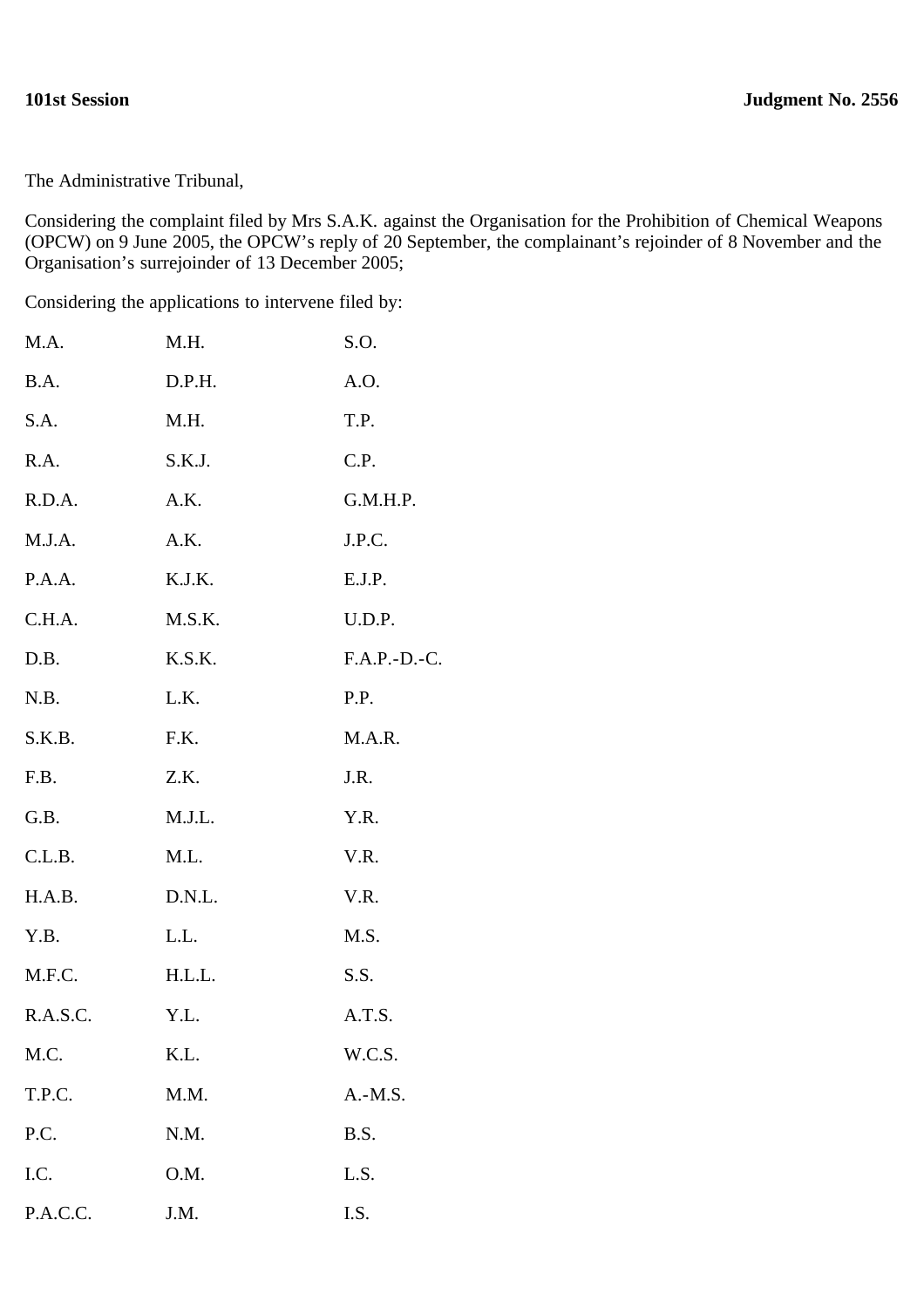| R.P.D.   | B.M.   | C.T.   |
|----------|--------|--------|
| W.D.R.   | M.M.   | J.T.   |
| J.D.     | S.M.   | M.V.   |
| I.D.     | I.M.   | C.W.   |
| R.D.     | Z.N.   | B.W.   |
| M.E.M.B. | S.N.   | W.W.   |
| Z.F.     | O.G.N. | J.Y.   |
| L.G.     | G.H.N. | J.F.Z. |
| Z.H.     | S.O.   |        |

Considering the OPCW's comments of 4 April 2006 on the applications to intervene;

Considering Article II, paragraph 5, of the Statute of the Tribunal;

Having examined the written submissions and decided not to order hearings, for which neither party has applied;

Considering that the facts of the case and the pleadings may be summed up as follows:

A. The complainant, a German citizen, was born in 1950. She joined the OPCW on 2 June 1997 under a fixedterm contract as an inspector in the Inspectorate Division at grade P-4.

Administrative Directive AD/PER/12, dated 27 February 2001, concerning working hours and arrangements for replacement days for inspectors, provided, inter alia, that:

"When four hours or more of official inspection activities are performed by such staff members on inspection on any given day of a weekend or of an OPCW official holiday, they shall be entitled to one replacement day for each day so worked."

In practice, however, inspectors carrying out Chemical Weapons Destruction Facilities (CWDF) inspections were being granted one replacement day for each Saturday, Sunday and OPCW official holiday that fell during the inspection period, regardless of whether "official inspection activities" had been performed on those days.

On 23 March 2004 the Acting Director of the Inspectorate Division issued a memorandum concerning replacement days for CWDF inspections. He stated therein that an analysis of "replacement day request forms" had shown that directive AD/PER/12 had "not been correctly followed for several years". Furthermore, an analysis done of shift schedules at different CWDFs had revealed that "each inspector works an average of one additional day per 7-day week". In order to ensure an acceptable application of directive AD/PER/12 he said that the following rule should be applied with immediate effect:

"each inspector returning from a CWDF inspection is entitled to one replacement day per week (7 days) worked, plus any official holidays spent on mission".

On 20 April 2004 the complainant asked the Acting Director of Inspectorate to reconsider the "newly implemented" calculation of replacement days for CWDF inspections. The Acting Director replied the same day that the decision contained in his memorandum would stand.

In a letter sent to the Director-General on 19 May the complainant sought a review of the Acting Director's decision of 23 March to change the way in which replacement days were to be calculated for CWDF inspection missions. She argued that as there had been no change made to either directive AD/PER/12 or to inspectors' working conditions, there was no rationale for changing the way in which replacement days were calculated. Moreover, she considered that the Organisation had been correctly implementing AD/PER/12 by granting one compensatory day for each Saturday, Sunday and OPCW official holiday that fell during the inspection period. The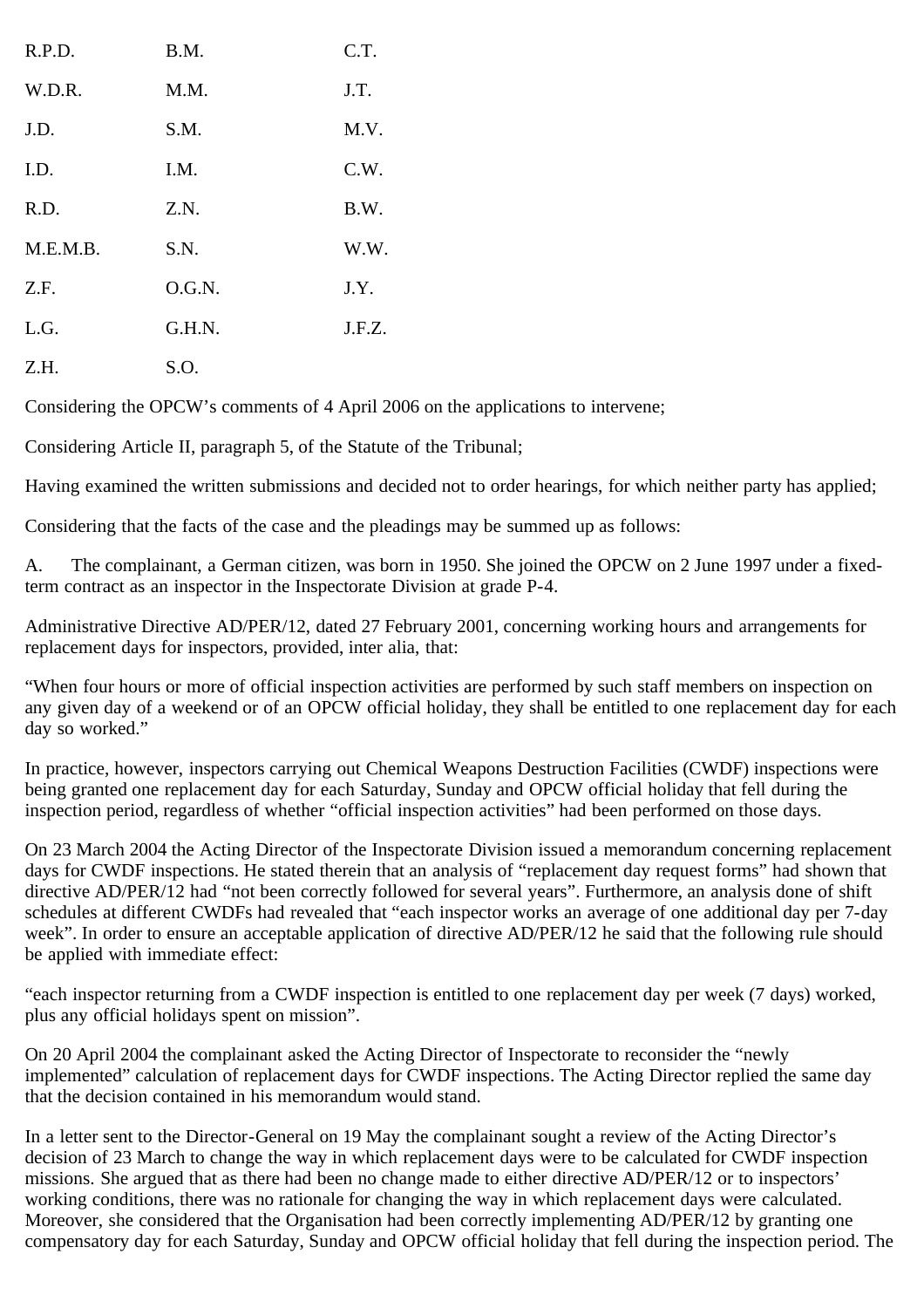Director-General replied by a memorandum of 15 June 2004, stating that it would not be correct to grant a replacement day "on an automatic basis" for each Saturday, Sunday or official OPCW holiday as implied by the complainant. She filed an appeal with the Appeals Council on 14 July 2004, requesting a return to the "longestablished" previous practice.

The Appeals Council submitted its report to the Director-General on 7 March 2005. It recommended upholding the complainant's appeal and reinstating the previous practice of granting "one replacement day for every Saturday, Sunday and official holiday spent on a long CWDF mission", stating that this was "without prejudice to the Organisation's right to replace both the directive and the practice with a new directive". It also stated that "[r]eplacement days that should have been granted in the past should be reimbursed".

By a letter of 6 April 2005, the Head of the Human Resources Branch informed the complainant, on behalf of the Director-General, that the past practice referred to by the Appeals Council could not be reinstated as it was not fully consistent with the wording of Administrative Directive AD/PER/12. She said that that directive was under revision and an interim solution would be implemented which would apply to the complainant and all other staff members concerned. Henceforth, the hours spent on official inspection activities would be recorded, and replacement days would be granted on the basis of "actual hours" spent performing such activities on a Saturday, Sunday or official OPCW holiday. Replacement days would be granted only when staff had performed four hours or more of "official inspection activities", and the number of weekdays where none had been performed would be deducted from the replacement days accumulated. This calculation was to be carried out retroactively from 23 March 2004. If it came to light that the staff members concerned had been granted fewer replacement days than they had a right to, the balance of replacement days would be granted retroactively, but no action would be taken by the Organisation to recoup replacement days that had been inappropriately granted in the past. That is the decision the complainant impugns.

A revised directive, AD/PER/12/Rev.1, was issued on 27 April 2005 and took effect on 4 May 2005. It provided that, for CWDF missions, one replacement day would be granted for "each full week spent on inspection mission" and one for any OPCW official holiday falling within the inspection mission period.

B. The complainant contends that the decision to change the way replacement days were calculated, as contained in the memorandum of 23 March 2004, was unlawful for several reasons. First, the Acting Director of Inspectorate introduced the changed calculation method without proper authority. In the complainant's opinion, a memorandum could not supersede either an Administrative Directive or the established practice by which the directive was implemented. Moreover, neither the staff members concerned nor the Staff Council were consulted. She contends that the rules governing the granting of replacement days had been implemented correctly since 1997 and that there was no need to change them.

Secondly, she submits that the revised calculation does not take into account that inspectors are on call to perform "official inspection activities" at any time while on the territory of an inspected State Party. In fact, it is her understanding that an inspection team member is on official duty as long as the inspection team is outside OPCW headquarters. While she accepts the restrictions that are part of each inspection mission, she believes she is entitled to "fair compensation" for irregular working hours and restricted freedom, and had obtained as much – up to March 2004.

Thirdly, the revised way of calculating replacement days violates the principle of equal treatment given that it applied only to CWDF inspections. She points out that inspectors performing any other type of inspection are still granted one replacement day for each Saturday, Sunday or official OPCW holiday occurring during their mission, including travel time.

The complainant seeks the quashing of "the decision to grant only one replacement day for each week spent on CWDF missions since 23 March 2004". She asks the Tribunal to order the OPCW to grant her retrospectively all the replacement days that she would have received since 23 March 2004 if the "regime" of granting one day for every Saturday, Sunday or OPCW official holiday had remained in force, adding that it amounted so far to 12 days. In the event that her situation changes and she can no longer be granted replacement days as such, she asks for financial compensation instead, based on a daily aliquot of her salary. She also claims costs.

C. In its reply the Organisation contends that the complainant has not taken account of all relevant facts and that the complaint shows no cause of action. With regard to her main claim, it asserts that there is no existing decision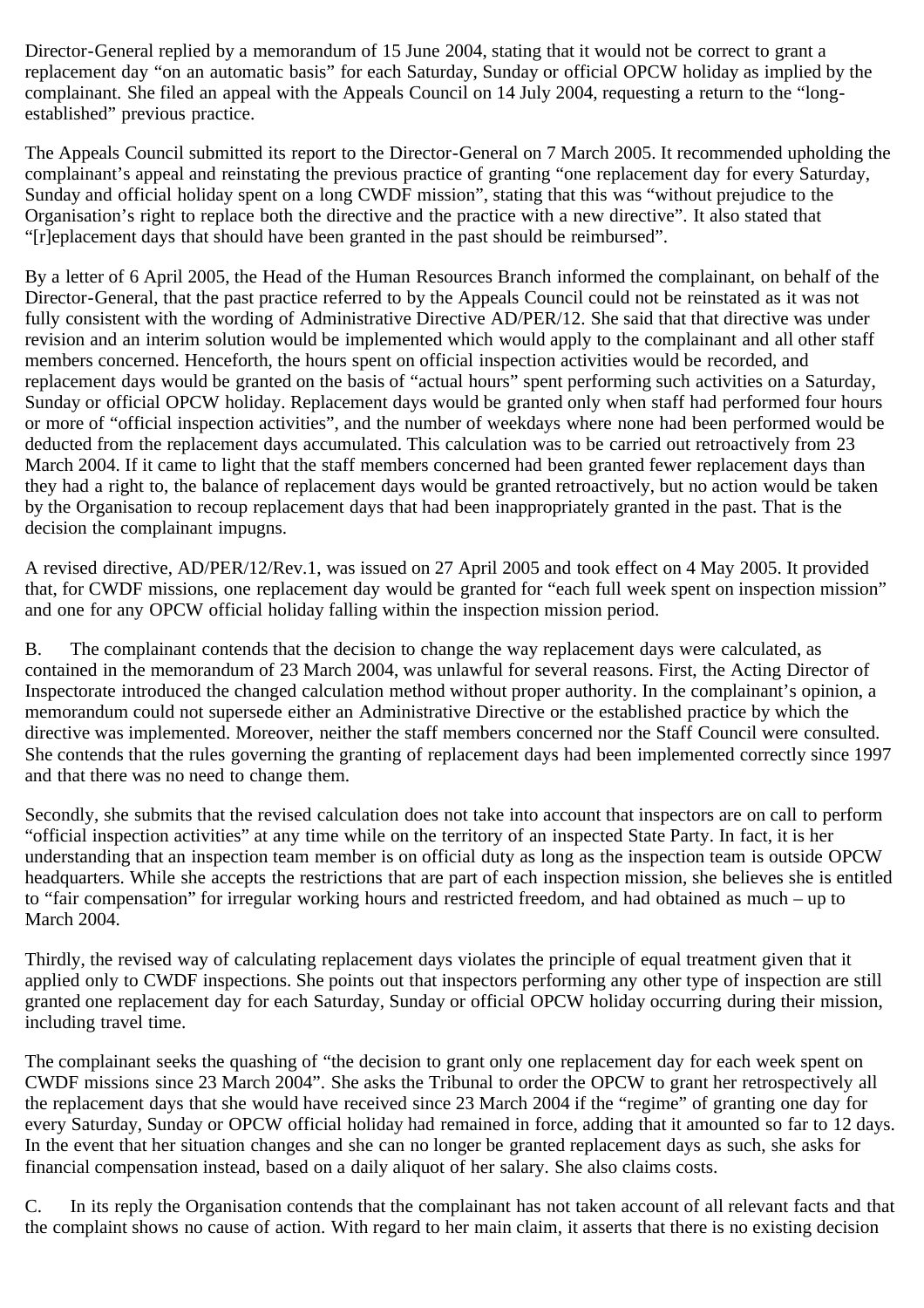"to grant only one replacement day for each week spent on CWDF missions since 23 March 2004". By his decision of 6 April 2005 the Director-General set aside the decision of 23 March 2004. As is clear from the decision of 6 April 2005, the Director-General did not endorse the new practice introduced by the Acting Director. Instead, he decided to follow the letter and spirit of AD/PER/12 by reverting to the "four hours per day" requirement specified in the directive. Similarly, the complainant's claims for replacement days or compensation in lieu have also become moot, as the Director-General, by the impugned decision, decided that a calculation of such replacement days should be carried out retroactively from 23 March 2004, and that any discrepancies should be corrected in favour of the staff member.

On the merits, the OPCW states that the complainant's arguments challenging the legality of the decision to change the number of replacement days are "unconvincing" and based on errors of law and fact. It explains that replacement days for inspectors were not intended to be granted automatically, and the purpose of the change of practice challenged by the complainant was precisely to bring the Organisation's practice back into line "with the legal stipulations in the Organisation's rules". Contrary to the complainant's arguments, the Acting Director of Inspectorate had the authority to change a practice established by his predecessors; he was replacing an erroneous practice with one that he considered to be in conformity with directive AD/PER/12. Furthermore, all legal consequences of the Acting Director's decision have been put right as a result of the Director-General's decision to set aside the decision of 23 March 2004 and to reimburse any replacement days that a staff member may have been deprived of since its implementation.

In reply to her other arguments, the Organisation says that it does recognise that inspectors are in a special situation while on mission, and that is precisely why they are granted replacement days. It considers her argument regarding lack of equal treatment to be without object, pointing out that she herself recognises that there is a difference between CWDF missions and other types of mission.

D. In her rejoinder the complainant asserts that she still has a cause of action. In her opinion, certain illegal aspects of the Acting Director of Inspectorate's decision of 23 March 2004 have not been remedied.

She contends that it is not possible to use shift schedules to determine hours of "official inspection activities", as inspectors are generally involved in such activities throughout the inspection period. She believes that she was "wrongfully denied" the "just" number of replacement days during the period from 23 March 2004 to 4 May 2005.

E. In its surrejoinder the Organisation submits that the complainant has not demonstrated what illegalities purportedly still exist in the way replacement days are calculated. It argues that inspectors cannot be considered to be performing "official inspection activities" 24 hours a day, and holds to its view that it is appropriate to use shift schedules as a basis for calculating replacement days. These are "work plans" setting out the hours "spent or to be spent" performing "official inspection activities".

It also submits that the complainant has provided no evidence to support her contention that she was not awarded the correct number of replacement days for the period from 24 March 2004 to 6 April 2005. It points out that the calculation carried out after 6 April 2005 revealed that she was not entitled to any replacement days for the period in question, although she might conceivably have been awarded some if the previous practice had still applied.

## CONSIDERATIONS

1. The complainant has been employed by the OPCW since 1997 as an inspector, at grade P-4.

2. Until 23 March 2004, Chemical Weapons Destruction Facilities (CWDF) inspectors, like all other inspectors, were granted one replacement day for each Saturday, Sunday or official OPCW holiday falling within the period of their inspection missions. On that date, the Acting Director of the Inspectorate Division issued a memorandum providing, with immediate effect, that:

"each inspector returning from a CWDF inspection is entitled to one replacement day per week (7 days) worked, plus any official holidays spent on mission."

3. The memorandum of 23 March 2004 was apparently issued because the Acting Director of Inspectorate perceived an inconsistency between the practice with regard to replacement days and the terms of Administrative Directive AD/PER/12. That directive has since been revised to accord with the memorandum but, until it was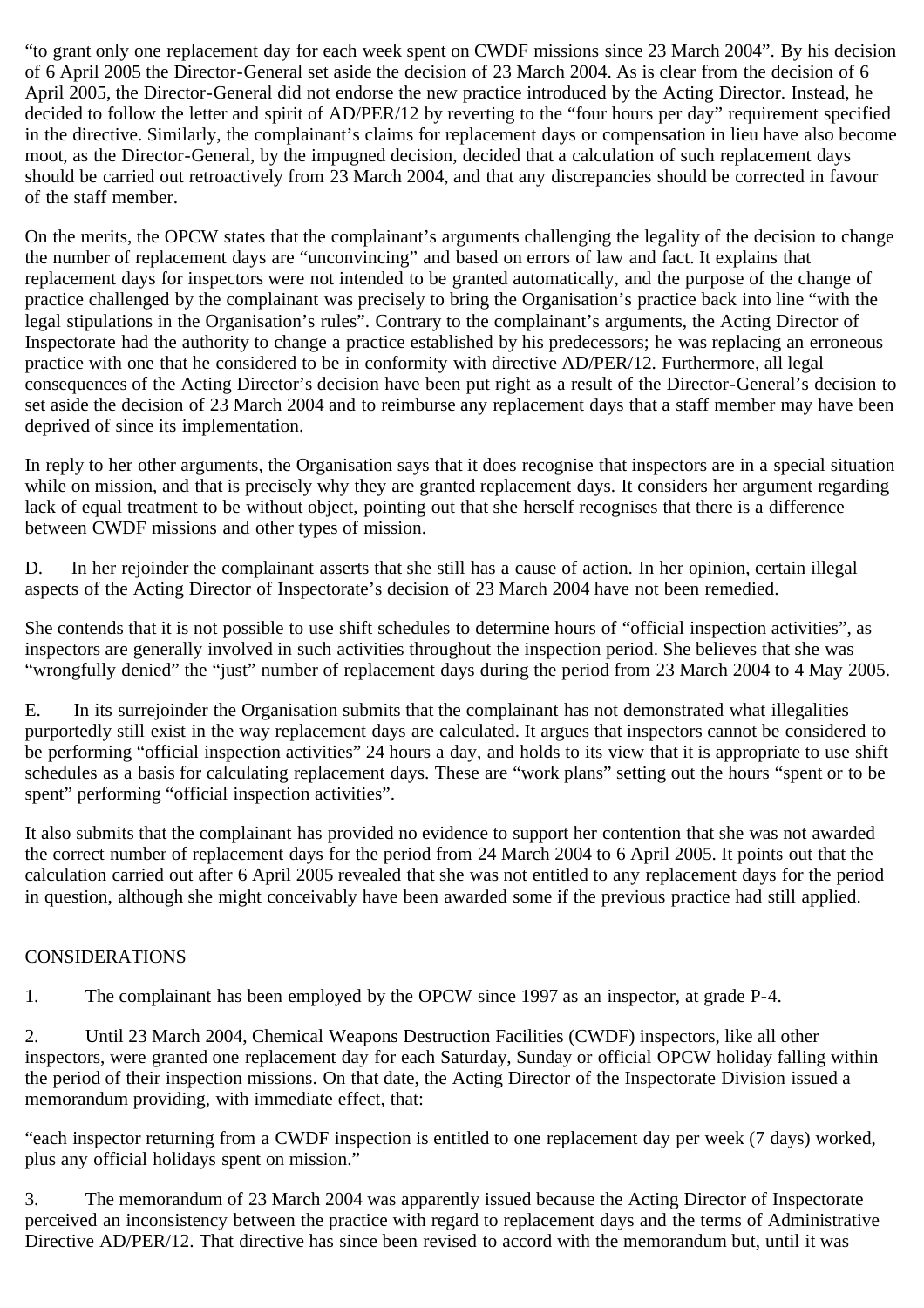revised on 27 April 2005, it provided for one replacement day for each Saturday, Sunday or official OPCW holiday on which "four hours or more of official inspection activities [were] performed" subject to deduction of one day for each weekday "on which official inspection activities [were] not performed". The directive also provided that "[o]fficial travel during inspections [should] be regarded as a part of official inspection activities".

4. On 20 April 2004 the complainant asked the Acting Director of Inspectorate to reconsider "the newly implemented calculation of replacement days". Her request was refused and, on 19 May, she requested the Director-General to review "the administrative decision of the Acting Director of the Inspectorate [...] to change the calculation of replacement days in regard to CWDF inspection missions". Apparently, the complainant had either completed or undertaken a CWDF mission after 23 March 2004 and her request for review was treated as though she had requested the review of a decision to grant her replacement days in conformity with the internal memorandum of 23 March 2004 instead of the earlier practice. The Director-General replied on 15 June stating that, in light of AD/PER/12, it would not be correct to grant a replacement day, on an automatic basis, for each Saturday, Sunday or official OPCW holiday "as was apparently being done previously". The complainant thereafter filed an appeal with the OPCW Appeals Council.

5. The Appeals Council held, contrary to the contentions of the complainant, that the directive did not provide for the granting of a replacement day for every Saturday, Sunday or official OPCW holiday falling within an inspection mission. It also held that the granting of replacement days in accordance with the internal memorandum of 23 March 2004 was inconsistent with AD/PER/12. However, because the earlier practice had become "well established", it recommended that the appeal be upheld, the previous practice reinstated and the replacement days that should have been granted in accordance with that practice reimbursed.

6. The Director-General did not accept the recommendation of the Appeals Council. Instead, the complainant was informed on 6 April 2005 that her replacement day entitlements would be recalculated on the basis of one day for each Saturday, Sunday or official OPCW holiday on which she had performed four or more hours of official inspection activities subject to a deduction for each weekday on which official inspection activities were not performed. She was also informed that if a recalculation revealed a discrepancy, no action would be taken to recover days wrongly granted. That decision is the subject of the present complaint.

7. The complainant's primary argument is that AD/PER/12, when properly construed, requires that a replacement day be granted for each Saturday, Sunday or official OPCW holiday falling during an inspection period. In this regard, she refers to paragraph 6 of AD/PER/12 which defines an "inspection period" as "any single period of official inspection activities [...] beginning when an inspection team leaves The Hague and ending when it returns to The Hague".

8. The expression "official inspection activities" is not defined in AD/PER/12. However, as a matter of ordinary language, it indicates the actual performance of duty rather than mere presence or availability. That meaning is reinforced by the fact that the directive provides for the calculation of replacement day entitlements by reference to whether or not official inspection activities are performed on a particular weekday or for a particular number of hours on a Saturday, Sunday or official OPCW holiday. And that meaning is entirely consistent with the definition of "inspection period" in paragraph 6 of AD/PER/12. That definition merely indicates that inspection activities must be performed in the relevant period for it to be an "inspection period".

9. It follows that the directive did not, in terms, provide for the calculation of replacement days by reference to each Saturday, Sunday or official OPCW holiday on which an inspector was on an inspection mission. However, the complainant points out that a CWDF inspector can be called upon to perform duties at any time regardless of his or her roster and that his or her liberty is severely constrained in that, ordinarily, he or she can only leave his or her assigned accommodation under escort. She contends that a CWDF inspector is, by virtue of that constant availability and those constraints, performing official inspection activities at all times during an inspection mission. In support of this argument, the complainant relies on the judgment of the European Court of Justice in Case C-151/02. In that case it was held that, for the purposes of Council Directive 93/104/EC, a doctor's on-call duty, when required to be present in a hospital, must be regarded as working time even if the doctor is permitted to rest during periods when not required to perform duties. That decision was based on the terms of the Council Directive there considered and does not have direct relevance to the present case.

10. The difficulty with the argument that, because of their constant availability and the constraints on their liberty, CWDF inspectors are continuously performing inspection activities, is that it deprives the words "perform"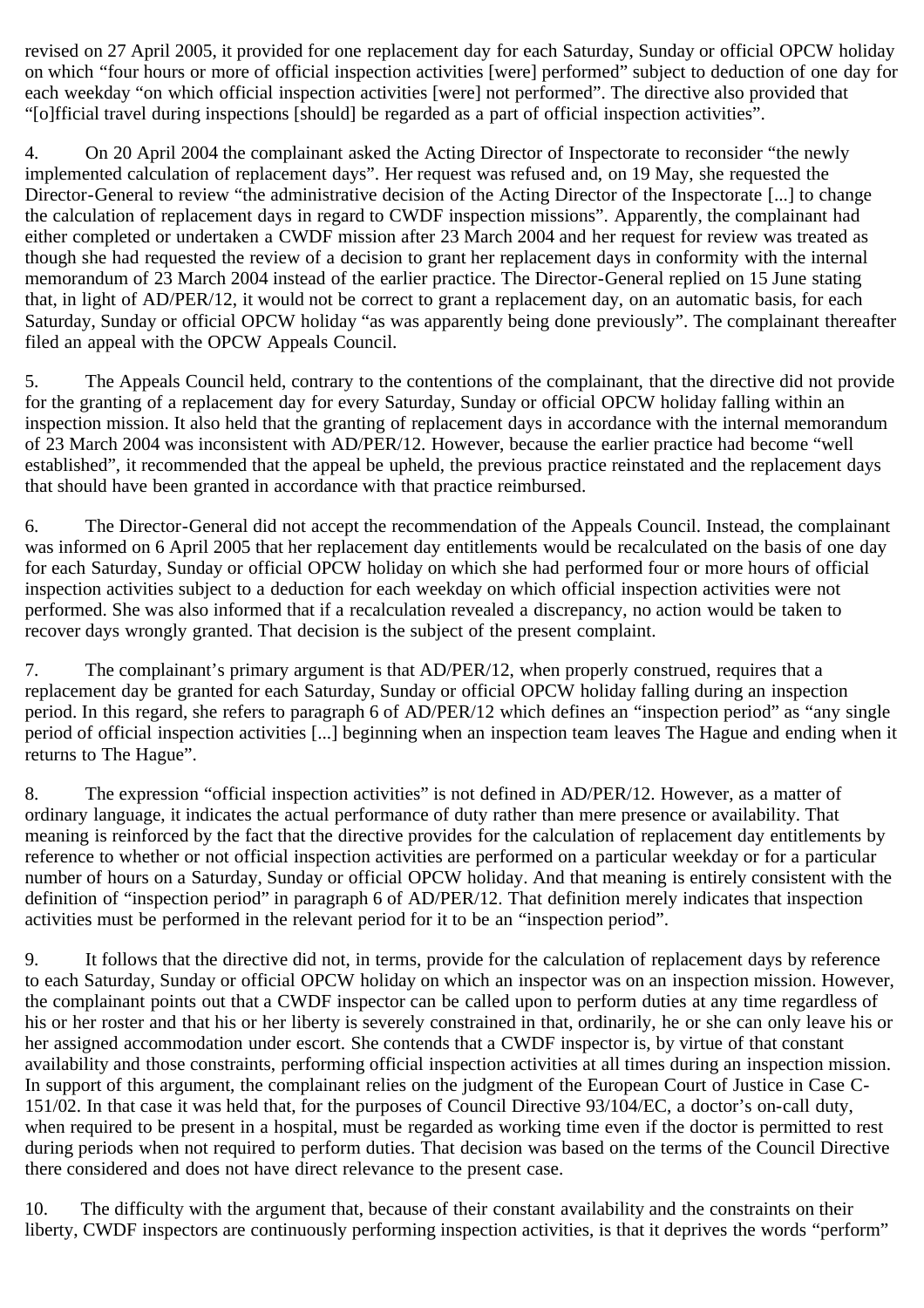and "activities" of all meaning. Those words clearly signify that entitlement to replacement days is dependent on the actual discharge of duties associated with an inspection for a period or periods totalling four or more hours, and not merely on the inspector's availability. And that is so even though the inspector's personal liberty is constrained in the manner indicated. Accordingly, the argument based on availability and the restriction of personal liberty must be rejected.

11. The complainant contends that the time spent performing duties associated with an inspection outside her roster was not and could not be taken into account in the calculation conducted by the Organisation following the Director-General's decision of 6 April 2005. In this respect, she contends that the only materials from which that calculation could have been made were the inspection shift schedules which did not record the time spent outside rostered hours in the performance of official duties and, moreover, did not record travelling time to and from The Hague. This is disputed by the defendant. Moreover, the Organisation contends that the question whether the complainant's replacement day entitlements were correctly calculated following the decision of 6 April 2005 cannot properly be the subject of the complaint. It is not necessary to pursue that question for the complainant has presented no material to suggest that she was entitled to any replacement day or days in addition to those revealed by the recalculation directed by the Director-General.

12. One other matter may be noted. As the practice of granting a replacement day for each Saturday, Sunday or official OPCW holiday falling during an inspection period is inconsistent with the terms of AD/PER/12, that practice cannot be elevated to the status of law so as to entitle the complainant to additional replacement days, as was seemingly thought by the Appeals Council. (See Judgments 486, 554, 1390 and 2411.)

13. The complainant also contends that the decision of the Director-General of 6 April 2005 infringes the principle of equality in that it resulted in CWDF inspectors being treated differently from other inspectors. Certainly, the immediate result of the internal memorandum of 23 March 2004 was that CWDF inspectors were treated differently from other inspectors to the extent that the latter continued to benefit from the previous practice of granting a replacement day for each Saturday, Sunday and official OPCW holiday falling during the course of an inspection mission. It is not clear whether that practice has since been discontinued. However and as already indicated, until April 2005, AD/PER/12 made the same provision with respect to replacement day entitlements for all inspectors, whether CWDF inspectors or otherwise. If between March 2004 and April 2005, the practice resulted in other inspectors receiving leave day entitlements by reference to the number of Saturdays, Sundays and official OPCW holidays falling during an inspection mission regardless of whether duties were then performed for four or more hours, that practice was contrary to and, thus, not authorised by AD/PER/12. It is well settled that the principle of equality requires the equal application of the relevant law, not its equal misapplication. Accordingly, the complainant's argument based on unequal treatment must also be rejected. As the complaint must be dismissed, it is not necessary to consider whether all the applications to intervene are receivable.

## DECISION

For the above reasons,

The complaint is dismissed, as are the applications to intervene.

In witness of this judgment, adopted on 5 May 2006, Mr Michel Gentot, President of the Tribunal, Ms Mary G. Gaudron, Judge, and Mr Agustín Gordillo, Judge, sign below, as do I, Catherine Comtet, Registrar.

Delivered in public in Geneva on 12 July 2006.

Michel Gentot

Mary G. Gaudron

Agustín Gordillo